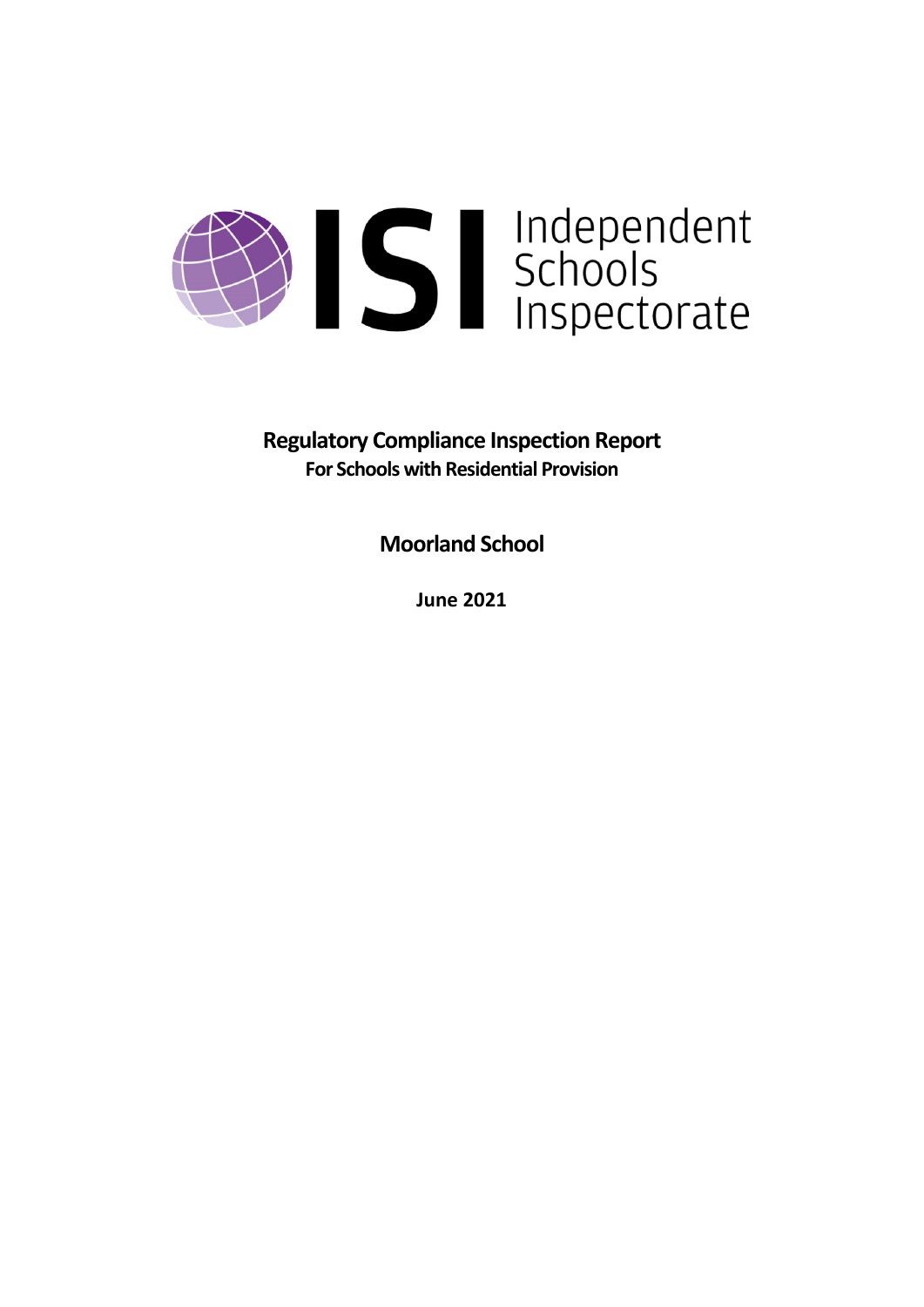# **Contents**

|    | <b>School's Details</b>                                                                                                                                                                                                                                                                                                                                               | 3                                                  |
|----|-----------------------------------------------------------------------------------------------------------------------------------------------------------------------------------------------------------------------------------------------------------------------------------------------------------------------------------------------------------------------|----------------------------------------------------|
| 1. | <b>Background Information</b>                                                                                                                                                                                                                                                                                                                                         | 4                                                  |
|    | <b>About the school</b>                                                                                                                                                                                                                                                                                                                                               | 4                                                  |
|    | What the school seeks to do                                                                                                                                                                                                                                                                                                                                           | 4                                                  |
|    | About the pupils                                                                                                                                                                                                                                                                                                                                                      | 4                                                  |
| 2. | <b>Regulatory Compliance Inspection</b>                                                                                                                                                                                                                                                                                                                               | 6                                                  |
|    | <b>Preface</b>                                                                                                                                                                                                                                                                                                                                                        | 6                                                  |
|    | <b>Key findings</b>                                                                                                                                                                                                                                                                                                                                                   | $\overline{7}$                                     |
|    | PART 1 - Quality of education provided                                                                                                                                                                                                                                                                                                                                | 7                                                  |
|    | PART 2 - Spiritual, moral, social and cultural development of pupils                                                                                                                                                                                                                                                                                                  | 7                                                  |
|    | PART 3 - Welfare, health and safety of pupils                                                                                                                                                                                                                                                                                                                         | 8                                                  |
|    | PART 4 - Suitability of staff, supply staff, and proprietors                                                                                                                                                                                                                                                                                                          | 8                                                  |
|    | <b>PART 5 - Premises of and accommodation at schools</b>                                                                                                                                                                                                                                                                                                              | 9                                                  |
|    | <b>PART 6 - Provision of information</b>                                                                                                                                                                                                                                                                                                                              | 9                                                  |
|    | PART 7 - Manner in which complaints are handled                                                                                                                                                                                                                                                                                                                       | 9                                                  |
|    | PART 8 - Quality of leadership in and management of schools                                                                                                                                                                                                                                                                                                           | 10                                                 |
|    | The quality and standards of the Early Years Foundation Stage<br>Overall effectiveness: the quality and standards of the early years provision<br>Quality of education<br>Behaviour and attitudes<br>Personal development<br>Leadership and management<br>Compliance with statutory requirements<br>Action points for EYFS<br>Recommendations for further improvement | 11<br>11<br>11<br>12<br>12<br>13<br>14<br>14<br>14 |
| 3. | <b>Inspection Evidence</b>                                                                                                                                                                                                                                                                                                                                            | 15                                                 |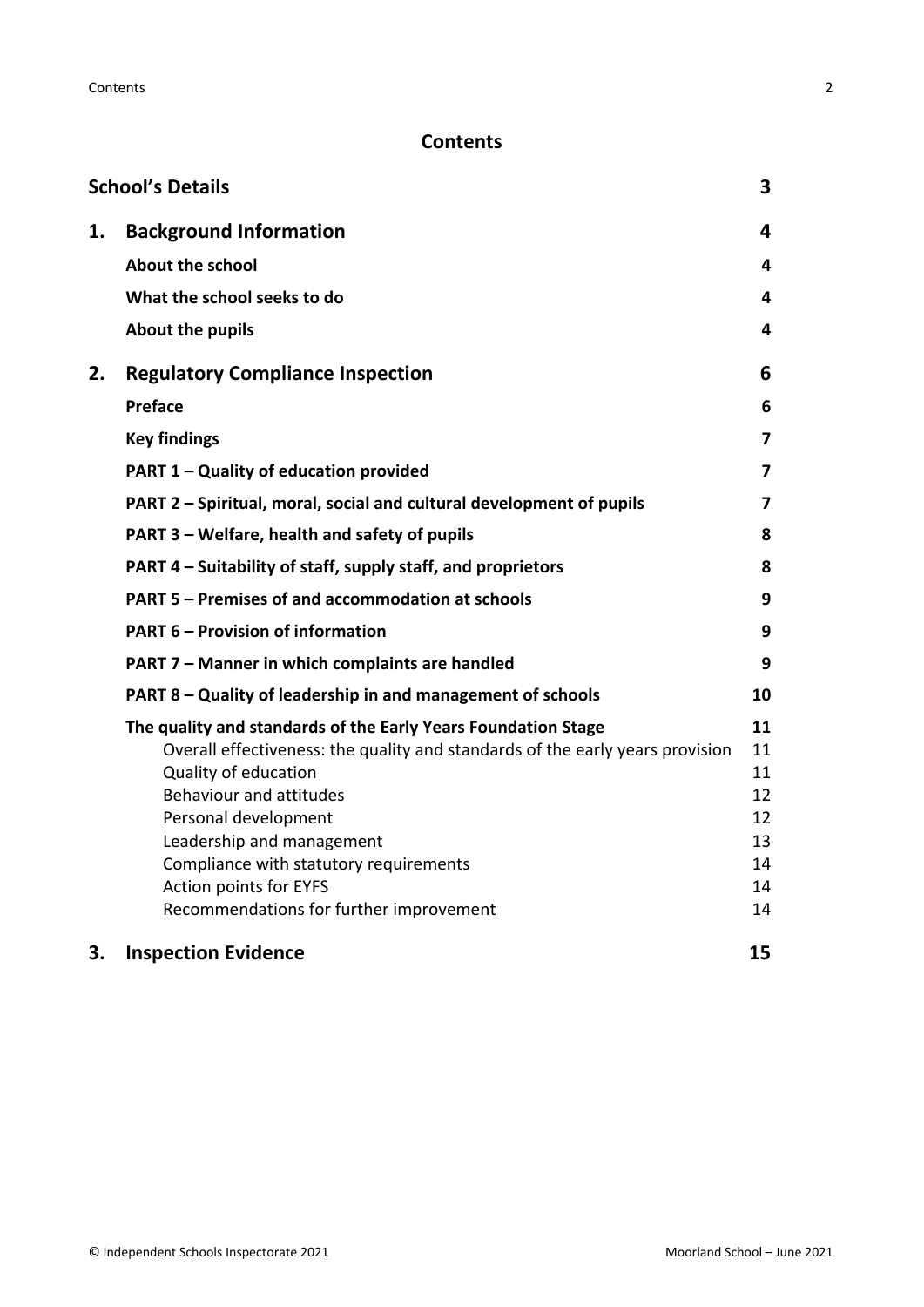| <b>School</b>                          | <b>Moorland School</b>                                                             |     |                   |    |
|----------------------------------------|------------------------------------------------------------------------------------|-----|-------------------|----|
| <b>DfE</b> number                      | 888/6002                                                                           |     |                   |    |
| <b>Early Years registration number</b> | EY421831                                                                           |     |                   |    |
| <b>Address</b>                         | <b>Moorland School</b><br>Ribblesdale Avenue<br>Clitheroe<br>Lancashire<br>BB7 2JA |     |                   |    |
| <b>Telephone number</b>                | 01200 423833                                                                       |     |                   |    |
| <b>Email address</b>                   | enquiries@moorlandschool.co.uk                                                     |     |                   |    |
| Headmaster                             | Mr Jonathan Harrison                                                               |     |                   |    |
| Proprietor                             | Mr Jonathan Harrison                                                               |     |                   |    |
| Age range                              | 0 to 18                                                                            |     |                   |    |
| Number of pupils on roll               | 280                                                                                |     |                   |    |
|                                        | Day pupils                                                                         | 211 | <b>Boarders</b>   | 69 |
|                                        | <b>EYFS</b>                                                                        | 124 | <b>Juniors</b>    | 34 |
|                                        | <b>Seniors</b>                                                                     | 100 | <b>Sixth Form</b> | 22 |
| <b>Inspection dates</b>                | 24 to 25 June 2021                                                                 |     |                   |    |

# <span id="page-2-0"></span>**School's Details**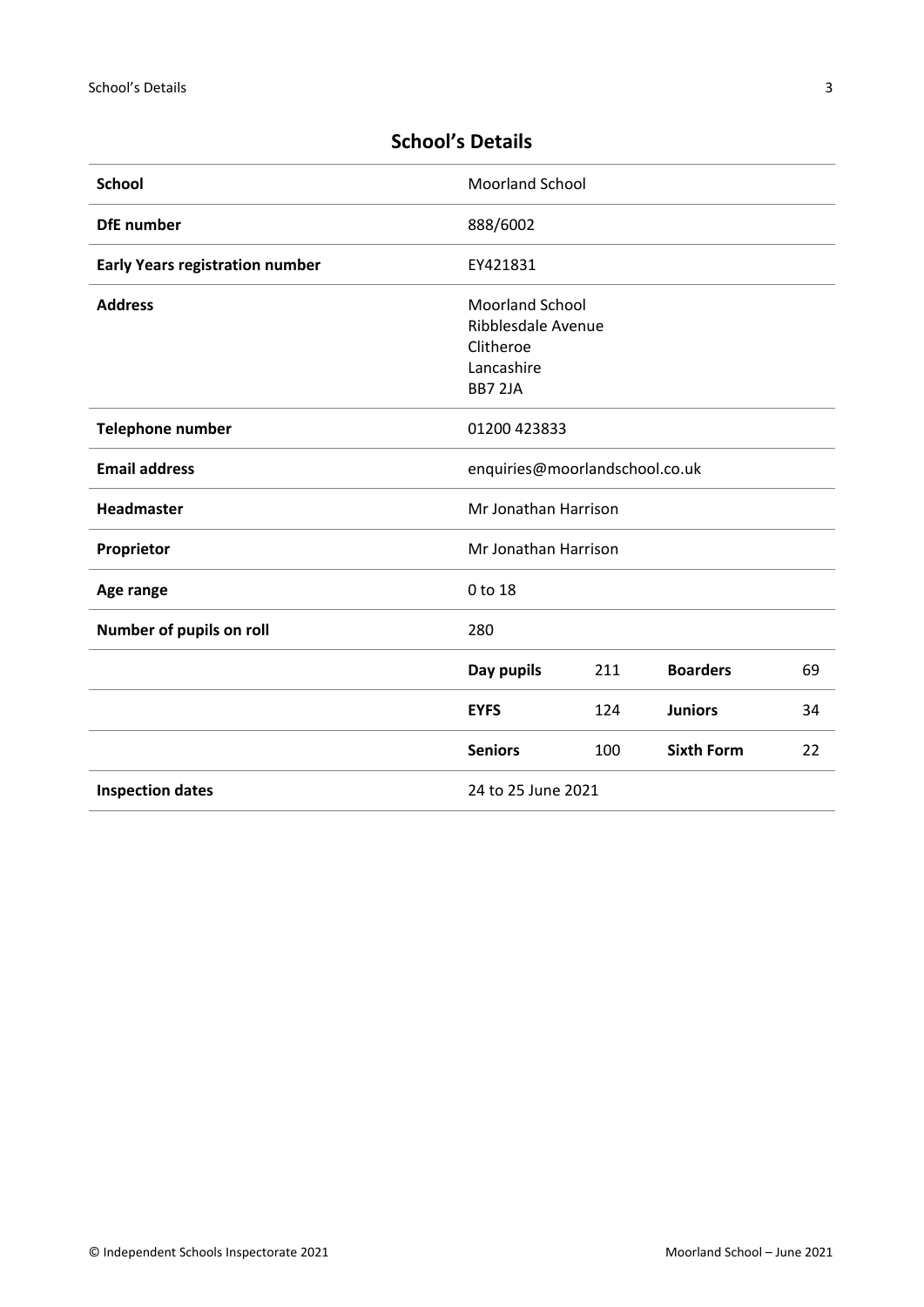# <span id="page-3-0"></span>**1. Background Information**

### <span id="page-3-1"></span>**About the school**

- 1.1 Moorland School is an independent co-educational day and boarding school for pupils aged between a few months and 18 years. It was originally established in Manchester and moved to its present location in the 1920s. It was taken over by the Harrison family, who have owned the school for more than 30 years. The current head, who has managed the school since 2009, became the principal director of the company that owns the school in 2021, and thus the proprietor. An advisory volunteer board provides guidance to the proprietor on a range of legal and educational matters.
- 1.2 The school comprises a nursery, pre-school, junior school, and senior school, each situated in separate buildings on the main site. The school also incorporates ballet and football academies. Boarders are accommodated in one of two houses, which are located at the top of the administration and teaching buildings.
- 1.3 During the period March to August 2020, the whole school was closed, and no boarders continued to be accommodated on the school site. During this period of closure the school provided remote learning materials for all pupils.
- 1.4 In the interests of infection control during the COVID-19 (coronavirus) pandemic, inspection evidence was gathered partly remotely and partly on-site to reduce contact within the school setting.
- 1.5 In line with the direction given by the Department for Education (DfE) at the time, no evaluation has been made of the nature or effectiveness of any provision made during the period March to August 2020, including its impact on pupils' learning, achievement or personal development. Any concerns relating to pupils' welfare during this period which directly relate to measures implemented by the school have been considered.
- 1.6 During the lockdown period of January to March 2021, all pupils other than the children of key workers or vulnerable pupils received remote learning provision at home, or with guardians in the case of overseas boarders.
- 1.7 In 2020, public examinations were not held. For pupils who would have been expected to take these examinations, centre-assessed grades were awarded.
- 1.8 Since 2020, EYFS profiles have not been externally moderated.

# <span id="page-3-2"></span>**What the school seeks to do**

1.9 The school's aim isto provide a rich and warm family environment in which every pupil hasthe chance to flourish and achieve to the best of their ability; and a safe, caring and happy learning environment where all pupils fulfil their true potential, and all feel valued and respected, whilst instilling life values of honesty, respect and decency.

# <span id="page-3-3"></span>**About the pupils**

1.10 Pupils come from a range of professional and business backgrounds that reflect the demographic of the area within a 20-mile radius of the school. Boarders come from across the world, with 14 nationalities currently represented, and their number includes a high proportion of pupils from families of military personnel serving overseas. Nationally standardised test data provided by the school indicate that the ability of the pupils is broadly average. The school has identified 27 pupils as having special educational needs and/or disabilities (SEND), which include dyslexia and dyspraxia. All of these pupils receive additional specialist help. There are 5 pupils who have an education, health and care plan and English is an additional language (EAL) for 13 pupils, all of whom receive additional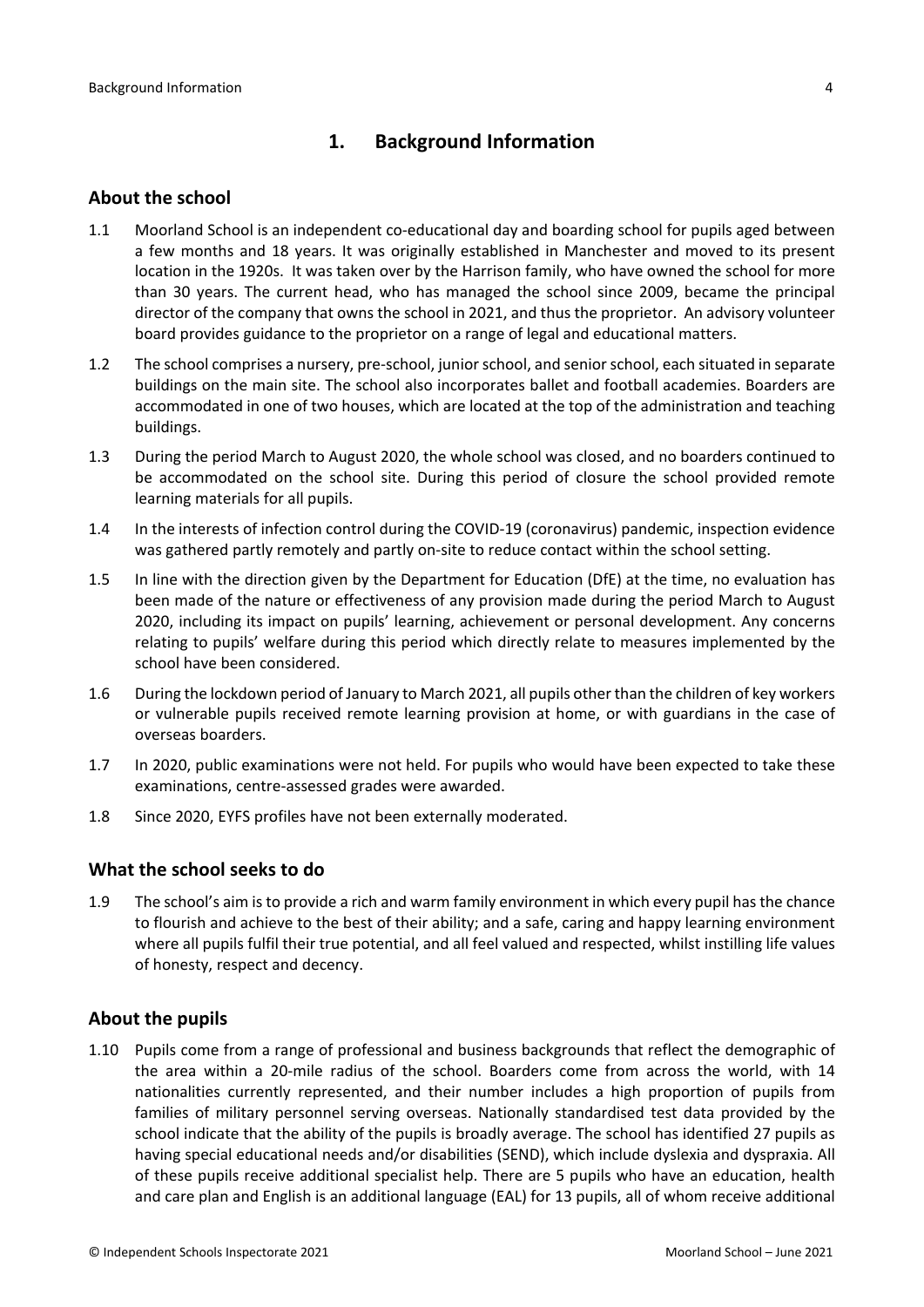support. Data used by the school have identified 21 pupils as being the more able in the school's population and the curriculum is modified for them and for 62 other pupils with special talents in ballet and football.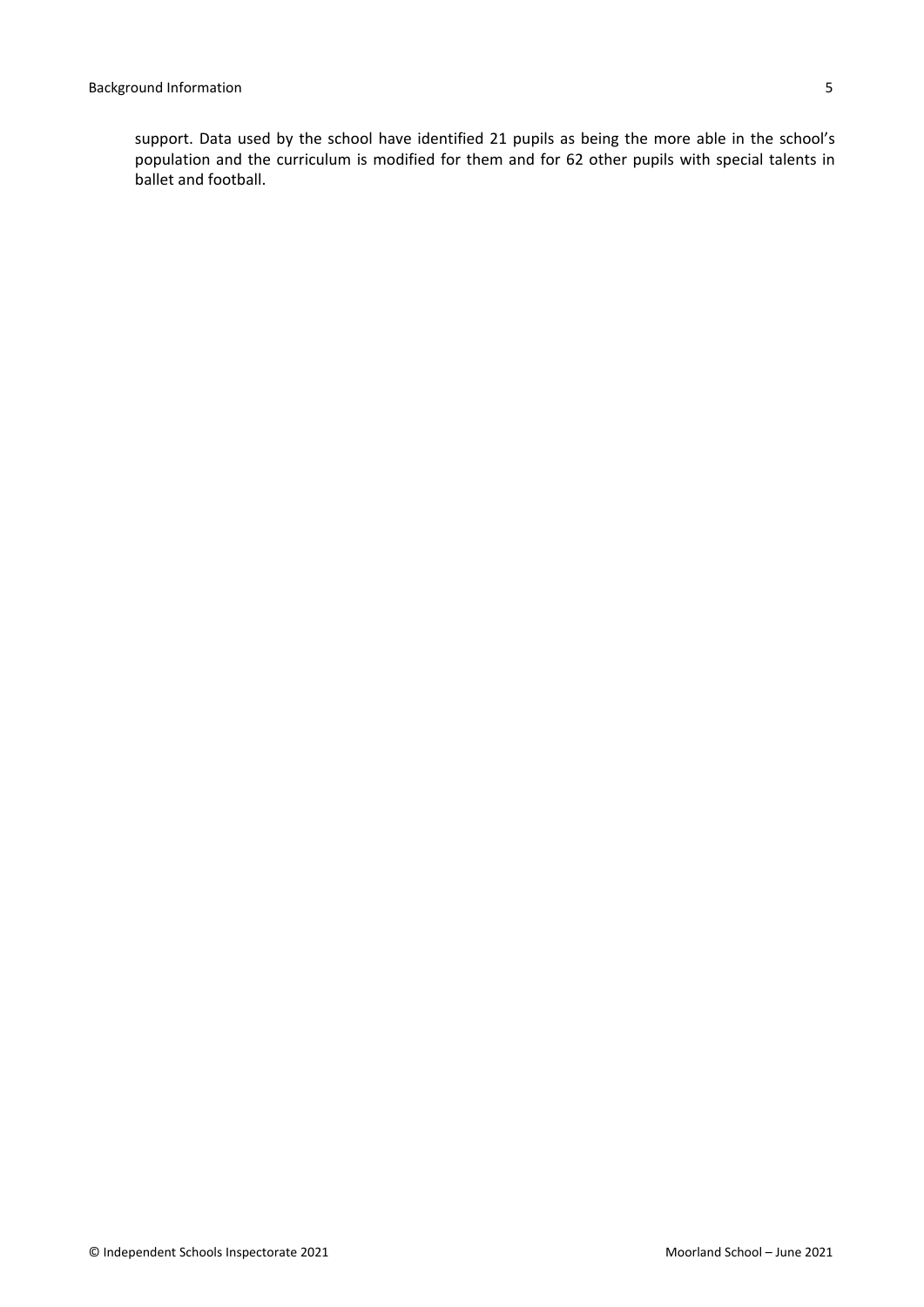# <span id="page-5-0"></span>**2. Regulatory Compliance Inspection**

# <span id="page-5-1"></span>**Preface**

The Independent Schools Inspectorate (ISI) is approved by the Secretary of State to inspect schools which are, or whose heads are, in membership of the associations which form the Independent Schools Council (ISC) and report on the extent to which they meet the Independent School Standards ('the standards') in the Schedule to the Education (Independent School Standards) Regulations 2014, including the National Minimum Standards for Boarding ('boarding NMS'), where applicable. Inspections ofschools with early years settings not requiring registration also report whether the school complies with key provisions of the Early Years Foundation Stage statutory framework, and for registered settings the full range of the Early Years Foundation Stage provisions is considered. Additionally, inspections report on the school's accessibility plan under Schedule 10 of the Equality Act 2010 and the ban on corporal punishment under section 548 of the Education Act 1996. Inspections also comment on the progress made to meet any compliance action points set out in the school's most recent statutory inspection.

ISI inspections are also carried out under the arrangements of the ISC Associations for the maintenance and improvement of the quality of their membership.

**This is a COMPLIANCE ONLY inspection and as such reports only on the school's compliance with the standards, including the boarding NMS.** The standards represent minimum requirements and judgements are given either as **met** or as **not met**. All schools are required to meet all the standards applicable to them. Where the minimum requirements are not met, this is clearly indicated and the school is required to take the actions specified.

Inspections do not include matters that are outside of the regulatory framework described above, such as: an exhaustive health and safety audit; compliance with data protection requirements; an in-depth examination of the structural condition of the school, its services or other physical features; contractual arrangements with parents; an investigation of the financial viability of the school or its accounting procedures.

Inspectors may be aware of individual safeguarding concerns, allegations and complaints as part of the inspection process. Such matters will not usually be referred to specifically in published reports in this document but will have been considered by the team in reaching its judgements.

Links to the standards and requirements can be found here: The Education [\(Independent](http://www.legislation.gov.uk/uksi/2014/3283/contents/made) School Standards) [Regulations](http://www.legislation.gov.uk/uksi/2014/3283/contents/made) 2014, National Minimum Standards for Boarding Schools, Early Years [Foundation](https://www.gov.uk/government/publications/early-years-foundation-stage-framework--2) Stage Statutory [Framework.](https://www.gov.uk/government/publications/early-years-foundation-stage-framework--2)

**COVID-19: Inspection judgements do not cover the period March to August 2020 inclusive.**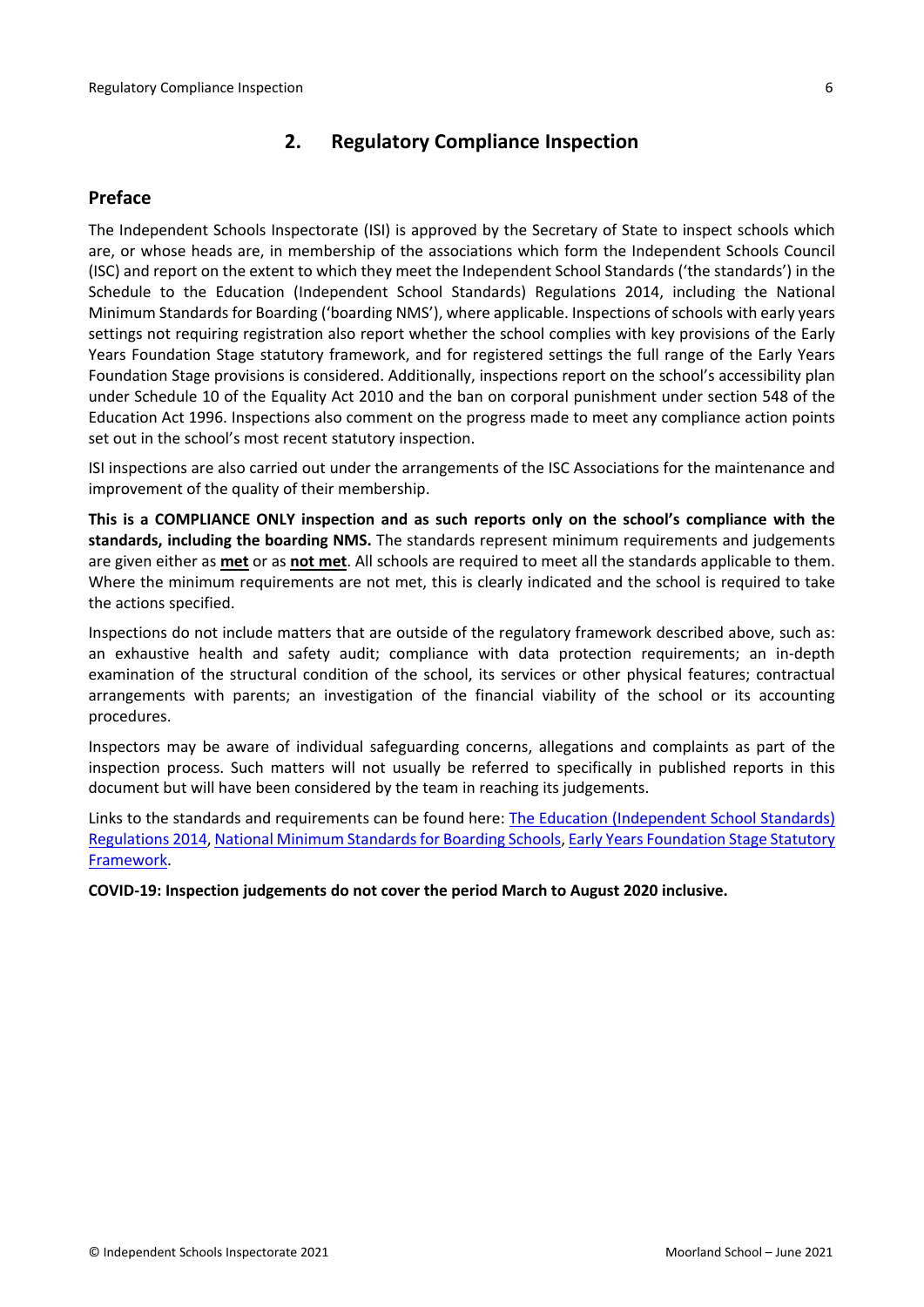# <span id="page-6-0"></span>**Key findings**

**2.1 The school does not meet all of the required standards in the schedule to the Education (Independent School Standards) Regulations 2014, the National Minimum Standards for Boarding Schools, the requirements of the statutory framework for the Early Years Foundation Stage, and associated requirements, and should take immediate action to remedy deficiencies as detailed below.**

# <span id="page-6-1"></span>**PART 1 – Quality of education provided**

- 2.2 In the junior school, the school's own framework for assessment confirms that teaching enables pupils to make good progress in the context of Part 1 paragraph 3(a).
- 2.3 At GCSE in the years 2018 to 2020, performance has confirmed that teaching enables pupils to make good progress in the context of Part 1 paragraph 3(a).
- 2.4 In the sixth form, A-level resultsin the years 2018 to 2020 have confirmed that teaching enables pupils to make good progress in the context of Part 1 paragraph 3(a).
- 2.5 The curriculum is documented, supported by appropriate plans and schemes of work for the pupils and covers the required breadth of material. The teaching enables pupils to make good progress, encompasses effective behaviour management and is supported by suitable resources. A suitable framework for the assessment of pupils' performance is in place.
- 2.6 Pupils receive relationships education in the junior school and relationships and sex education in the senior school, except in so far as they are lawfully excused. The school has consulted parents and published a written statement of its policy which has regard to the relevant statutory guidance.
- **2.7 The standards relating to the quality of education [paragraphs 1–4] are met.**

# <span id="page-6-2"></span>**PART 2 – Spiritual, moral, social and cultural development of pupils**

- 2.8 Principles and values are actively promoted which facilitate the personal development of pupils as responsible, tolerant, law-abiding citizens. Any prefect system operating in the school is suitably managed.
- 2.9 Whilst boarders' views are actively encouraged, some boarders reported in discussion that they feel their serious concerns are not always listened to. Inspection evidence shows that their opinions and concerns are not always appropriately considered by all staff. A minority of pupils in their questionnaire responses echoed this view.
- **2.10 The standards relating to spiritual, moral, social and cultural development in paragraph 5 and NMS 19 are met, but that in NMS 17 is not met.**

# **Action point 1**

**The school must ensure that boarders' views are listened to effectively and that these are given appropriate weight in decisions about the running of the school [NMS 17 and, for the same reason, paragraph 8(b)].**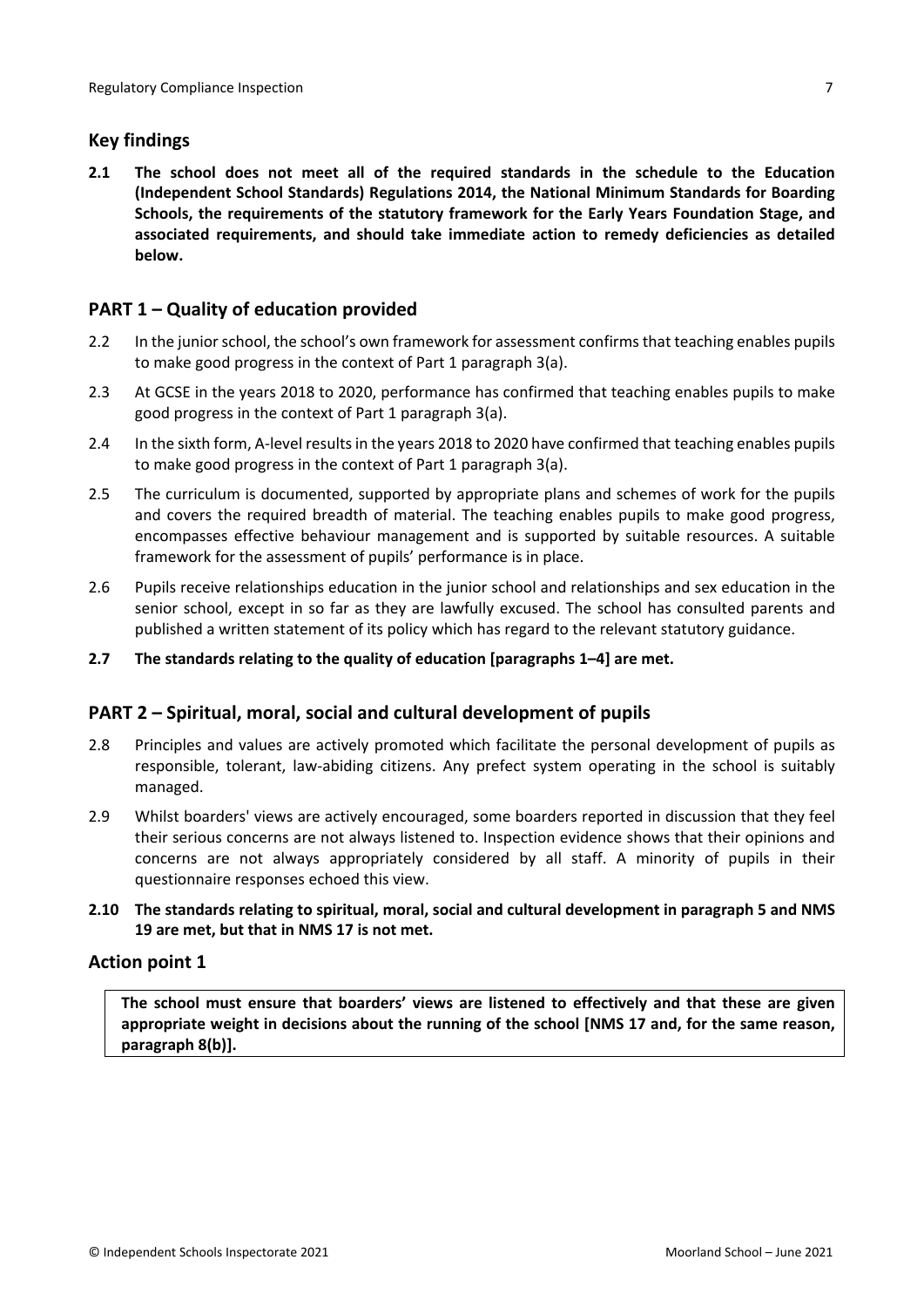# <span id="page-7-0"></span>**PART 3 – Welfare, health and safety of pupils**

- 2.11 Arrangements are made to safeguard and promote the welfare of pupils by means that pay due regard to current statutory guidance; good behaviour is promoted; bullying is prevented so far as reasonably practicable; provision is made for first aid. Pupils are properly supervised; admission and attendance registers are maintained, as required, and there is a strategic approach to risk assessment. A disability access plan is in place.
- 2.12 An appropriate induction process for pupils new to boarding is implemented, and suitable provision is made for boarders' medical and health care, their food and drink and for managing boarders' laundry and possessions. Boarders have suitable contact with friends and family and access to a programme of activities.
- 2.13 The school does not take appropriate measures to ensure that chemicals in science are stored safely.
- 2.14 In questionnaires and interviews pupils reported that fire drills had not been carried out regularly in boarding time; boarding fire drill records are not appropriately logged and therefore could not demonstrate without doubt that such drills had taken place. The standard on fire precautions and drills (NMS 7) is not met and represents a failure to safeguard boarders.
- 2.15 Job descriptions and informal induction are provided for boarding staff, but systems to ensure that new staff are inducted, supported and trained in order to provide adequate staffing and supervision are not implemented regularly or consistently.
- **2.16 The standards relating to welfare, health and safety in paragraphs 7, 9, 10, 13–16, the requirement of Schedule 10 of the Equality Act 2010 (accessibility plan), the ban on corporal punishment under** section 548 of the Education Act 1996 and NMS 2-4, 6, 8-12 and 16 are met, but those in paragraphs **8 [safeguarding of boarders], 11 [health and safety], NMS 7 [fire drills] and 15 [staffing and supervision] are not met.**

### **Action point 2**

**The school must ensure that chemicals are stored securely in the science preparation room [paragraph 11; EYFS 3.54].**

### **Action point 3**

**The school must ensure that it complies fully with the Regulatory Reform (Fire Safety) Order 2005 with regard to planning, implementing and recording fire safety measures; in particular it must ensure that fire drills are carried out regularly in boarding time and properly recorded [paragraph 12; NMS 7.1 and 7.2 and, for the same reason, paragraph 8(a) and (b); EYFS 3.55)].**

### **Action point 4**

**The school must ensure that appropriate induction and training are provided for boarding staff in order to ensure their continuing professional development [NMS 15.1 and, for the same reason, paragraph 8(b)].**

# <span id="page-7-1"></span>**PART 4 – Suitability of staff, supply staff, and proprietors**

- 2.17 The school makes appropriate checks to ensure the suitability of staff, supply staff and proprietors, and a register is kept as required. Visitors to boarding accommodation are appropriately supervised and the school's arrangements for guardianship are suitably managed.
- **2.18 The standards relating to the suitability of those in contact with pupils at the school [paragraphs 17–21] and NMS 14 are met.**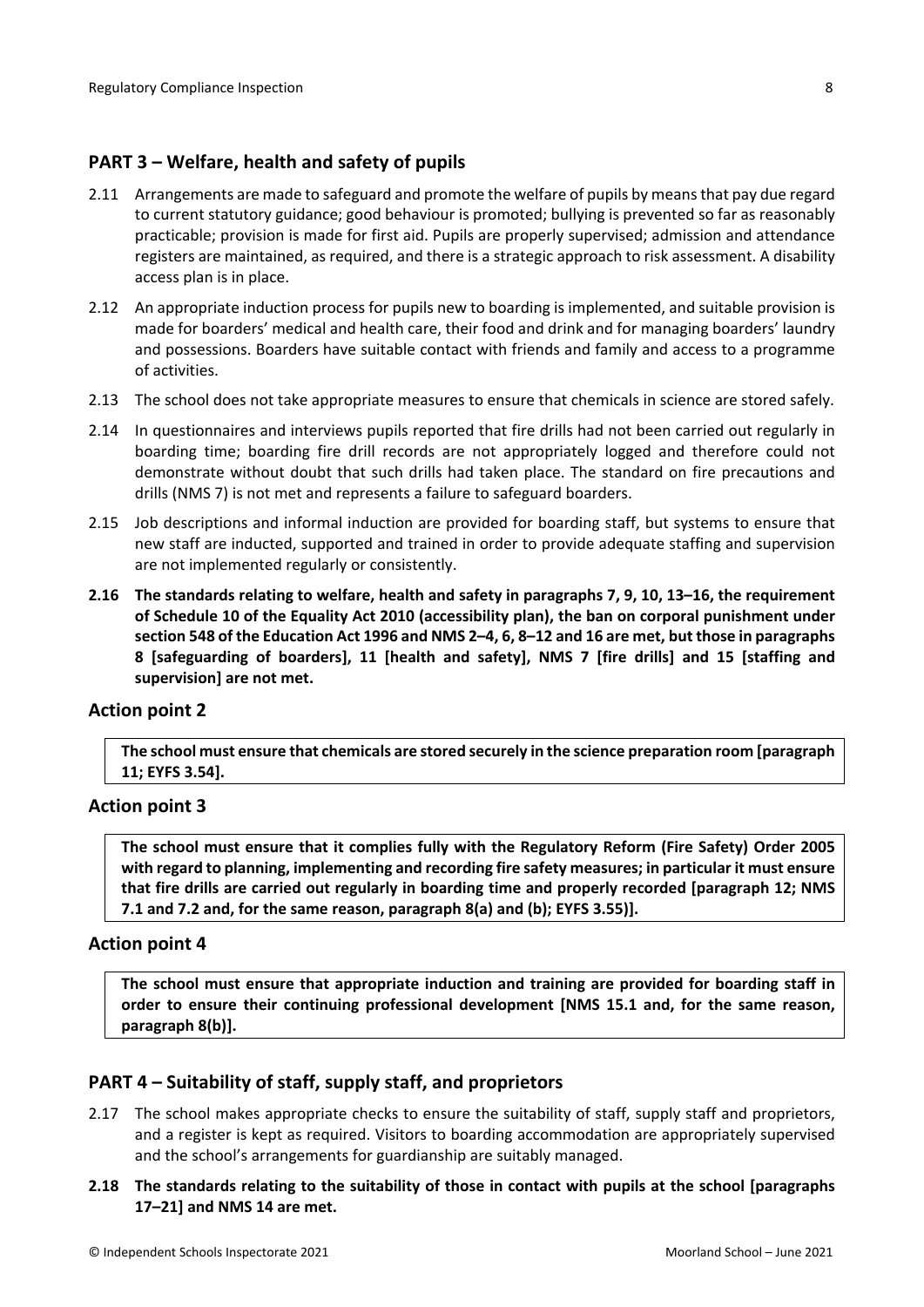# <span id="page-8-0"></span>**PART 5 – Premises of and accommodation at schools**

- 2.19 Suitable toilet and changing facilities and appropriate accommodation for pupils' medical and therapy needs are provided. The premises are maintained to a standard commensurate with health and safety; acoustics and lighting are appropriate; water provision is adequate. Suitable outdoorspace is provided for physical education and outdoor play.
- 2.20 The school does not provide suitable showers for the use of pupils aged 11 or over who receive physical education.
- 2.21 Hot water is not available for the purpose of washing in the junior school toilets.
- 2.22 Inadequate lighting in some dormitories in the senior boarding house prevents safe access to toilets at night.
- **2.23 The standards relating to the premises and accommodation in paragraphs 24–26 and 29 are met, but those in paragraphs 23 [toilet and washing facilities], 27 [lighting], 28 [water], 30 and NMS 5 [boarding accommodation] are not met.**

### **Action point 5**

The school must ensure that it provides suitable showers for the use of pupils aged 11 or over who **receive physical education [paragraph 23(1)(c)].**

## **Action point 6**

**The school must ensure that washing facilities in the junior school have an adequate supply of hot water [paragraph 28(1)(b)].**

### **Action point 7**

**The school must ensure that lighting in the boarding accommodation enables boardersto accesstoilet facilities safely at night [paragraphs 27(a) and 30; NMS 5.4 and, for the same reason, paragraph 8(b)].**

#### <span id="page-8-1"></span>**PART 6 – Provision of information**

2.24 A range of information is published, provided or made available to parents, inspectors and the Department for Education. This includes details about the proprietor, the ethos of the school and the curriculum, and of the school's arrangementsfor admission, behaviour and exclusions, bullying, health and safety, first aid, details of the complaints procedure, and the number of complaints registered under the formal procedure during the preceding school year, and the provision for any with education, health and care plans or English as an additional language. It also includes particulars of the school's academic performance during the preceding school year, inspection reports and (for parents only) a report at least annually of their own child's progress. The safeguarding policy is posted on the school's website. A suitable statement of boarding principles and practice is published by the school.

### **2.25 The standard relating to the provision of information [paragraph 32] and NMS 1 are met.**

### <span id="page-8-2"></span>**PART 7 – Manner in which complaints are handled**

2.26 Parental complaints, if any, are handled effectively through a three-stage process, (informal, formal and a hearing before a panel of three, one of whom is independent of the school). Each stage has clear time scales, and at the third stage the panel can make findings and recommendations which are communicated to the complainant. Records are kept appropriately, including of any action taken, whether or not a complaint is successful, and identifying those relating to the boarding provision.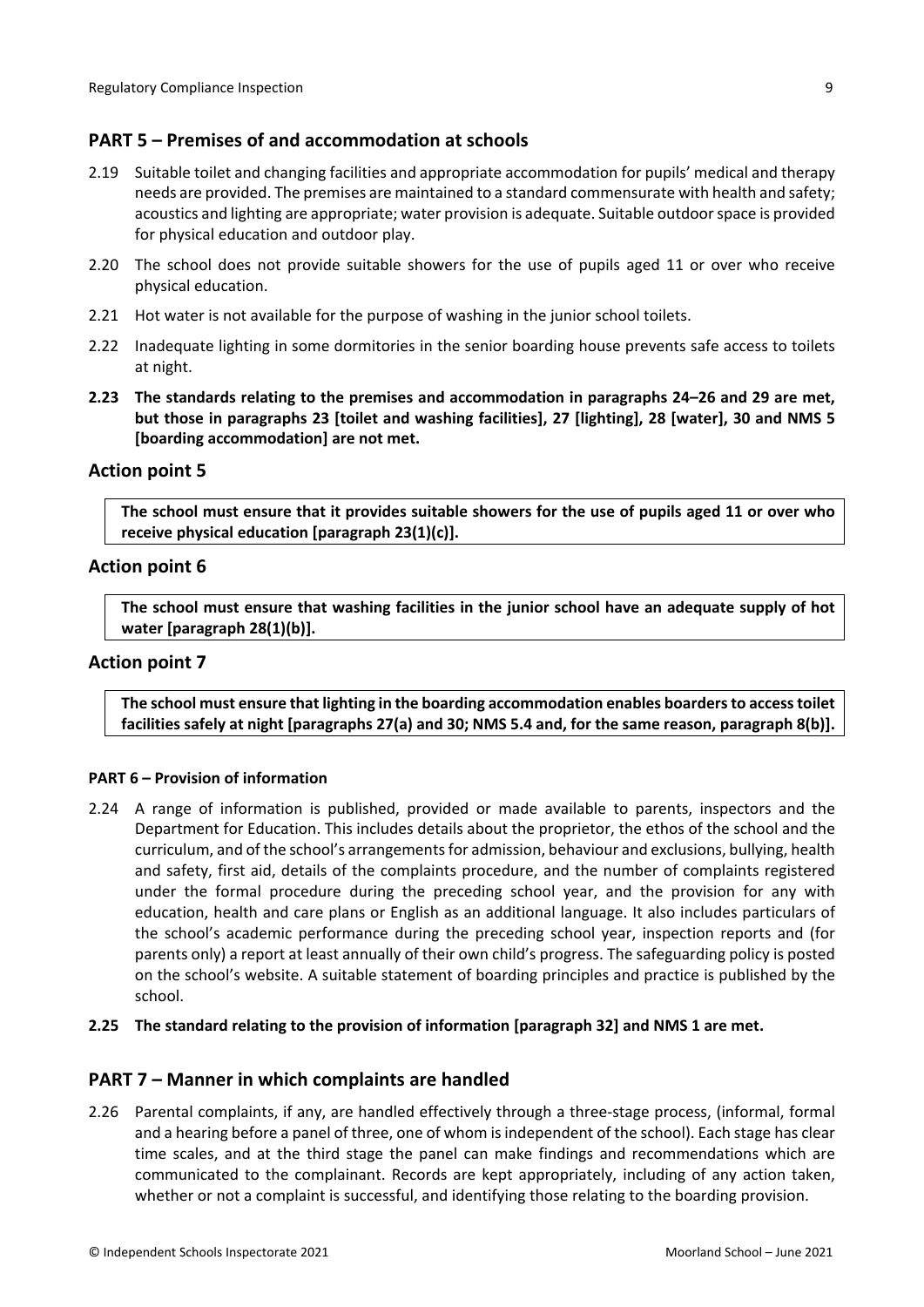## **2.27 The standard relating to the handling of complaints [paragraph 33] and NMS 18 are met.**

## <span id="page-9-0"></span>**PART 8 – Quality of leadership in and management of schools**

- 2.28 The proprietor does not ensure that persons with leadership and management responsibilities demonstrate good skills and knowledge, and fulfil their responsibilities effectively, so that the other standards are consistently met and pupils' well-being is actively promoted. Senior boarding staff do not have an adequate level of training or experience and there is no clear management of the practice and development of boarding in the school.
- 2.29 The standard relating to leadership and management of the school in paragraph 34 and NMS 13 are **not met.**

### **Action point 8**

**The school must ensure that those with leadership and management responsibilities demonstrate good skills and knowledge appropriate to their role and fulfil their responsibilities effectively so that the independentschoolstandards and boarding standards are met consistently, and that they actively** promote the well-being of all pupils, including boarders [paragraph 34 (1)(a), (b) and (c); NMS 13.3-5 **and 13.8 and, for the same reason, paragraph 8(b)].**

## **Action point 9**

**The school must ensure that senior boarding staff have suitable training and experience and that it managesthe practice and development of boarding effectively [NMS 13.1, 13.2, 13.6 and, forthe same reason, paragraph 8(b)].**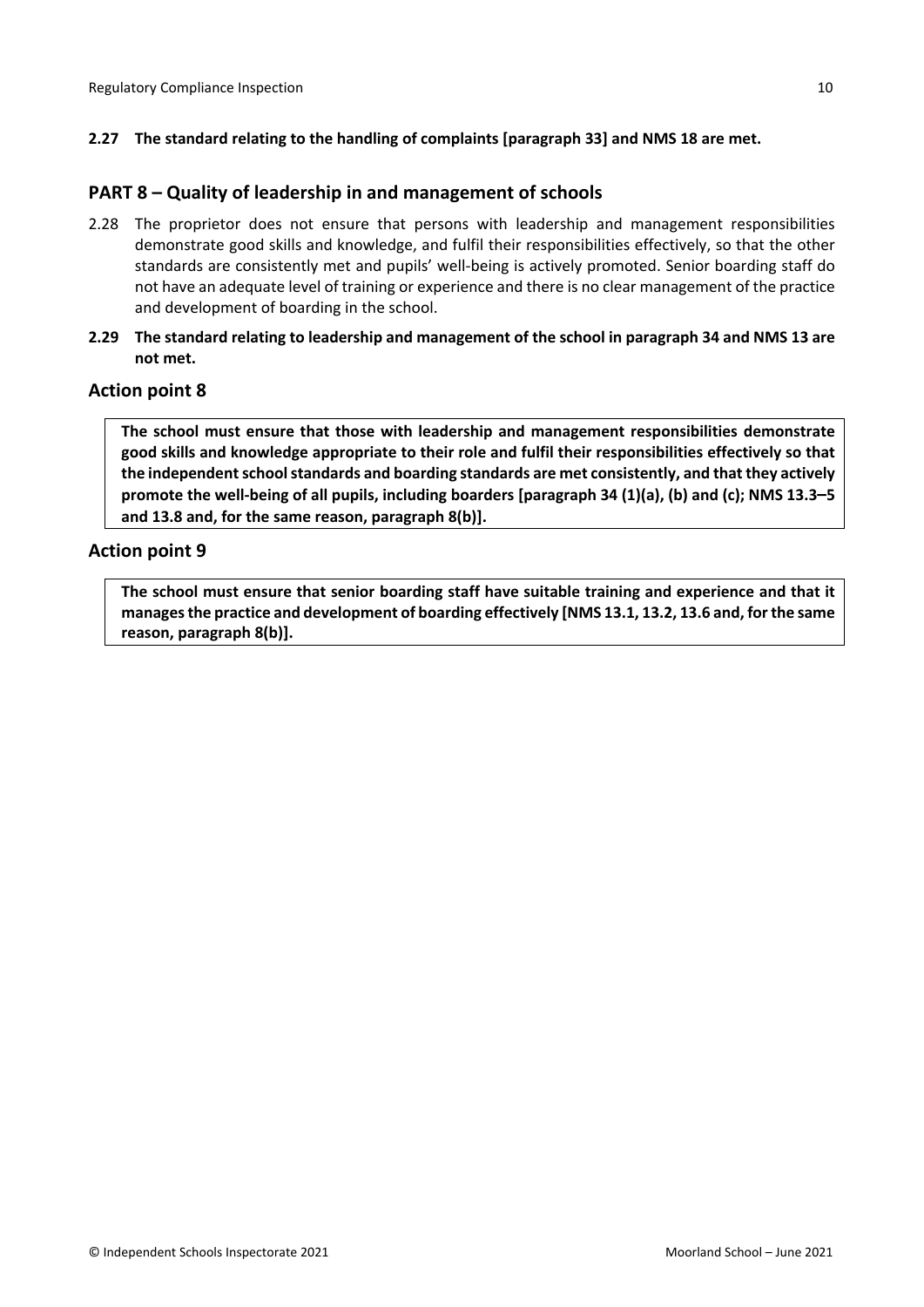# <span id="page-10-0"></span>**The quality and standards of the Early Years Foundation Stage**

#### <span id="page-10-1"></span>**Overall effectiveness: the quality and standards of the early years provision**

- 2.30 The overall effectiveness of the early years provision requires improvement.
- 2.31 All children make good progress from their differing starting points. All meet their expected level of development, with a few exceeding that which is typical for their age. By the age of two, children are making good progress due to the personal, sensitive care they receive. They are well prepared and carefully supported in the transition process to the next stage in their learning.
- 2.32 The setting has made progress in addressing the recommendations from the previous inspection. Where gaps in children's learning are identified, staff use common planning strategies and tracking tools to identify clear targets.
- 2.33 Careful planning, based on detailed observations, reflects children's needs and interests. Individual targets ensure provision supports all children, including those with special educational and/or medical needs. Effective support from outside agencies also ensures these children achieve well.
- 2.34 Children are cared for well and make good progress in their personal and emotional development within a safe environment, where they are all valued as individuals. Strong relationships and quality time with trusted adults enable children to feel safe, secure, and happy. All staff understand their responsibilities and work together to keep the children safe.
- 2.35 Senior school managers give effective oversight to safeguarding; all staff share an understanding of their responsibilities in this area and are well trained to identify and report any concerns. However, senior managers do not always take the necessary steps to ensure compliance with all regulatory requirements.
- 2.36 Leadership and management demonstrate a commitment to delivering the best care for children and, practice is evaluated routinely. The learning experiences and carefully chosen resources enhance the outcomes for children and improve their life chances.

#### <span id="page-10-2"></span>**Quality of education**

- 2.37 The quality of education is good.
- 2.38 Appropriately qualified practitioners have clear expectations of what each child can achieve, including the most able and those who have SEND and/or EAL. Children make good progress but the more able are not always sufficiently challenged to progress further. Staff are aware of the needs of all children, and they provide supportive encouragement, so children grow in confidence. Staff demonstrate a very secure understanding of this age group, and they maintain a sharp focus on the prime areas of learning. They encourage the children as they acquire new skills, such as learning to crawl. Staff take every opportunity to extend their vocabulary during activities. Resources are carefully considered to ensure the children are regularly inspired by new experiences. However, some opportunities are missed for children to play outside regularly in the fresh air.
- 2.39 Staff treat all children as individuals, and plan for their future learning appropriately overall. Staff ably interpret assessment information in identifying children with specific needs, including those with SEND, EAL or medical needs, and they utilise assistance from other agencies to help them provide the extra support that enables these individuals to make good progress.
- 2.40 Staff develop a clear understanding of each child well before they start in the setting because parents are fully involved in providing valuable information about their child's development and experiences. Continuous observations enable children's progress and their nextstepsto be identified and these are recorded in planning and the online learning record. Children's achievements are regularly shared with parents, for example when children develop their speaking skills or take their first steps.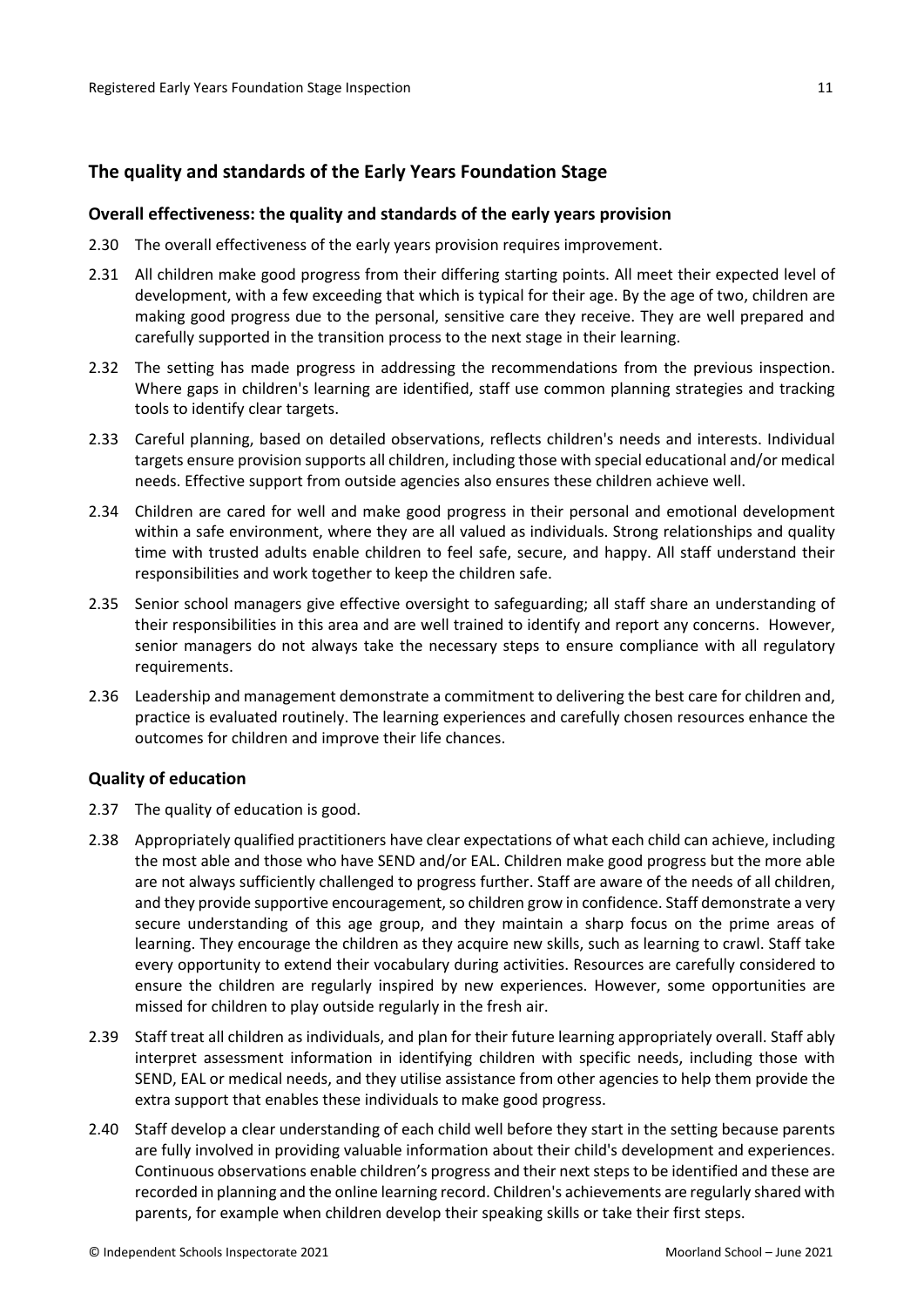- 2.41 Staff actively encourage children's learning through positive reinforcement and recognition of their efforts. As a result, children become confident, independent learners.
- 2.42 Caring staff fully engage with children, supporting their learning and asking open-ended questions. As a result, children acquire the skills necessary to develop and learn effectively and are ready to make the move to the next nursery room.

### <span id="page-11-0"></span>**Behaviour and attitudes**

- 2.43 Behaviour and attitudes are good.
- 2.44 Children are active learners, though there are times when opportunities to strengthen problemsolving skills are not taken with the result that their learning is not as strong as possible. Children engage happily with adults and enjoy greeting and interacting with visitors. Children settle quickly and their behaviour is good.
- 2.45 Children's motor skills improve as they use paintbrushes and rollers to make marks and develop their early writing skills by using chalk. Children are developing a good understanding of early numeracy skills through staff interaction during their play. For example, staff use language such as 'big' and 'little' and count objects as children move them around.
- 2.46 Children understand how to develop their skills because adults consistently reinforce learning routines and model effective learning. As successful learners, children access resources confidently and use their own ideas with enthusiasm. Young children can choose and move boxes of resources from the shelves with increasing control.
- 2.47 Staff praise children for managing their feelings and personal behaviour, for example in commending good sharing and being kind. Staff employ a consistent approach to reminding the children about expected standards of behaviour and manners. Children understand the rules of the room and are content to play alongside each other, share toys and resources, and learn to take turns.
- 2.48 Children make their own decisions about learning and confidently make their own requests. For example, the youngest children can make sounds to get attention in different ways.
- 2.49 Parents say they are happy with the provision and feel that their views and input is valued, and they are well-informed about their child's progress.
- 2.50 Secure procedures for recording and monitoring attendance ensure any unexpected absences are promptly and effectively investigated.

#### <span id="page-11-1"></span>**Personal development**

- 2.51 The personal development of children requires improvement.
- 2.52 Strong, secure relationships between adults and children develop rapidly due to the well-managed key person system. Staff encourage children's achievements and celebrate their successes, for example saying new words when sharing books. Staff affirm children's achievements, enabling them to grow in self-confidence. In this way, staff create a caring and positive culture where learning is valued.
- 2.53 Children learn to share and communicate because activities such as 'circle-time' encourage them to listen to one another and appreciate differences. They show empathy for others for example, by applying first aid to dolls and toys.
- 2.54 Children understand about keeping themselves safe and they are praised when they walk safely indoors. Staff remind children about playing carefully and children demonstrate a clear understanding of keeping animals safe by closing the gate to the rabbit hutch. Opportunities to allow children access to outside learning are not taken, which limits the chances for them to have the space and freedom to explore the world around them, whilst letting them make decisions and assess risks.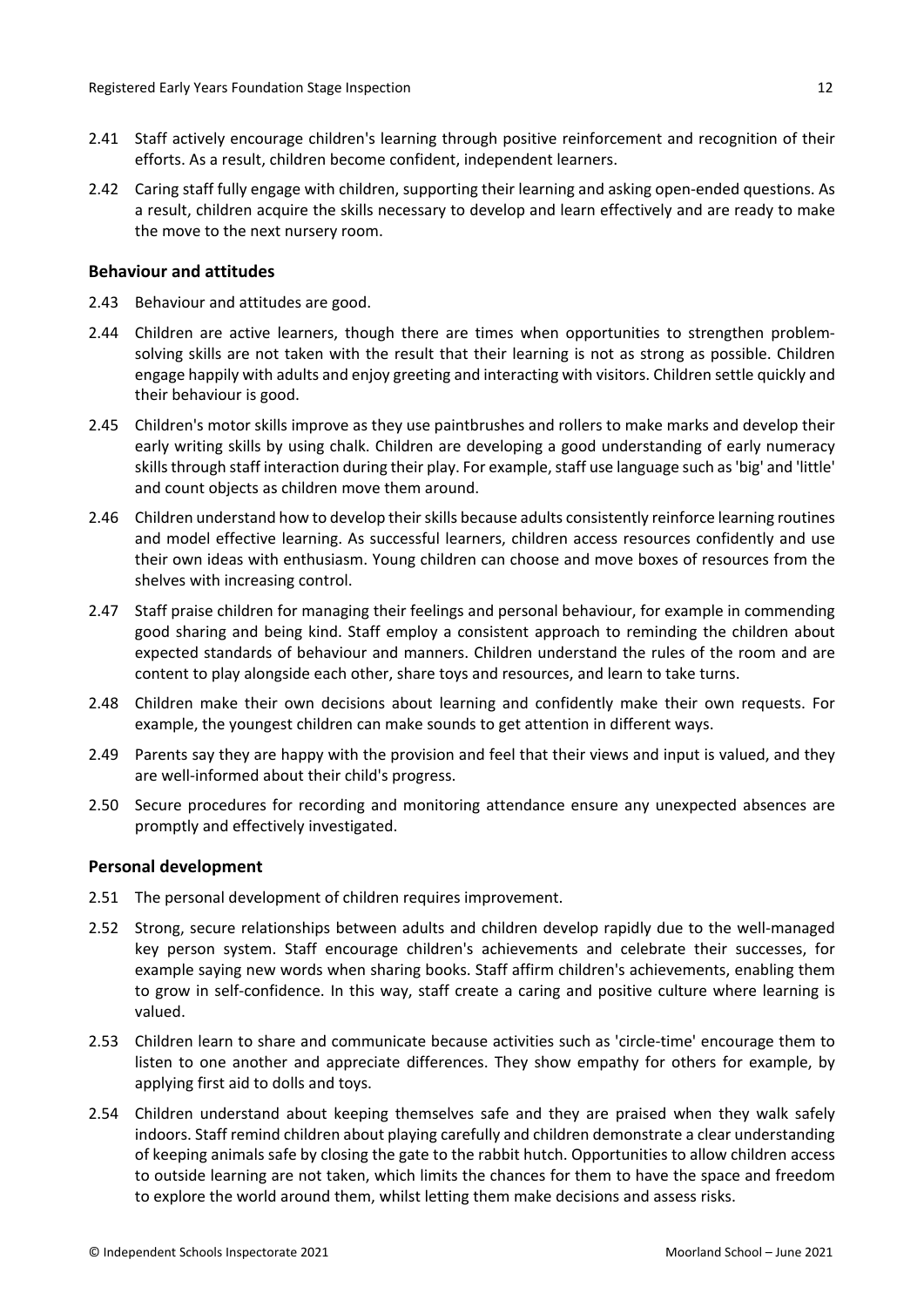- 2.55 Young children demonstrate an interest in technology as they try to use the voice controlled personal assistant. Toy cameras and resources with buttons, fasteners and moving parts are provided to enhance children's confidence and familiarity with how things work.
- 2.56 Staff relate to children in an extremely warm and caring manner, enabling them to express their wishes confidently. Children's emotional security is evident through their positive approach to learning.
- 2.57 Staff carefully cater for children's dietary needs and promote a healthy lifestyle by the provision of freshly prepared snacks and meals. Some opportunities are missed for children to play outside regularly in the fresh air.
- 2.58 Children demonstrate increasing independence such as when choosing activities or using cutlery on their own. Younger children can sit in high chairs and independently feed themselves using a spoon or sometimes their fingers.
- 2.59 Children know they should consider the feelings of others. They learn that they care for others by raising money for the wider community. Christmas, Diwali and other festivals are celebrated, encouraging all children to respect each other. Staff promote equality and diversity using a range of stories and resources, which enable all children to understand the differences and similarities between themselves and others. British values are promoted through storytelling and other activities. For example, children learn to share and take turns when playing together as a group. Children understand the need to listen to each other, and staff sensitively correct any unkindness.
- 2.60 Proprietorial oversight does not give sufficient support to the work of the setting to ensure regulatory compliance across the wider school site in areas of health and safety, including control of hazardous substances and fire safety.

#### <span id="page-12-0"></span>**Leadership and management**

- 2.61 Leadership and management requires improvement.
- 2.62 Leaders have established a clear vision for the quality of provision. They ensure that the needs and interests of all children are well provided for and enable them to feel involved in their learning. The well-planned curriculum and learning programme meet all statutory requirements. Expectations for children's achievements are suitably high and these are reflected in the proportion of children achieving at or above expected levels for their age.
- 2.63 Senior managers carefully monitor the curriculum to ensure comprehensive coverage of all areas of learning and development, providing a secure basis for future learning. The curriculum is further enhanced through, for example, specialist provision for languages and baby sensory activities.
- 2.64 The systematic approach to professional development, supervision and training ensures that staff routinely develop their skills effectively. Areas for development are relevant because of the way in which leadership invite staff, parents, local services, outside agencies and children to collaborate in the evaluation process.
- 2.65 Children are cared for well and make good progress in their personal and emotional development within a safe environment, where they are all valued as individuals. Strong relationships and quality time with trusted adults enable children to feel safe, secure, and happy. All staff understand their responsibilities and work together to keep the children safe.
- 2.66 Staff throughout the setting feel well supported in their roles. Ongoing professional development is actively promoted through effective systems for supervision and performance management. Staff have access to training opportunities which benefit the whole setting. Parents are positive about the Nursery provision. Settling sessions were particularly praised and parents feel that the staff take time to understand the needs and interests of their child. Parents feel the information provided by the setting is comprehensive and that there is an effective two-way process. The home link addition to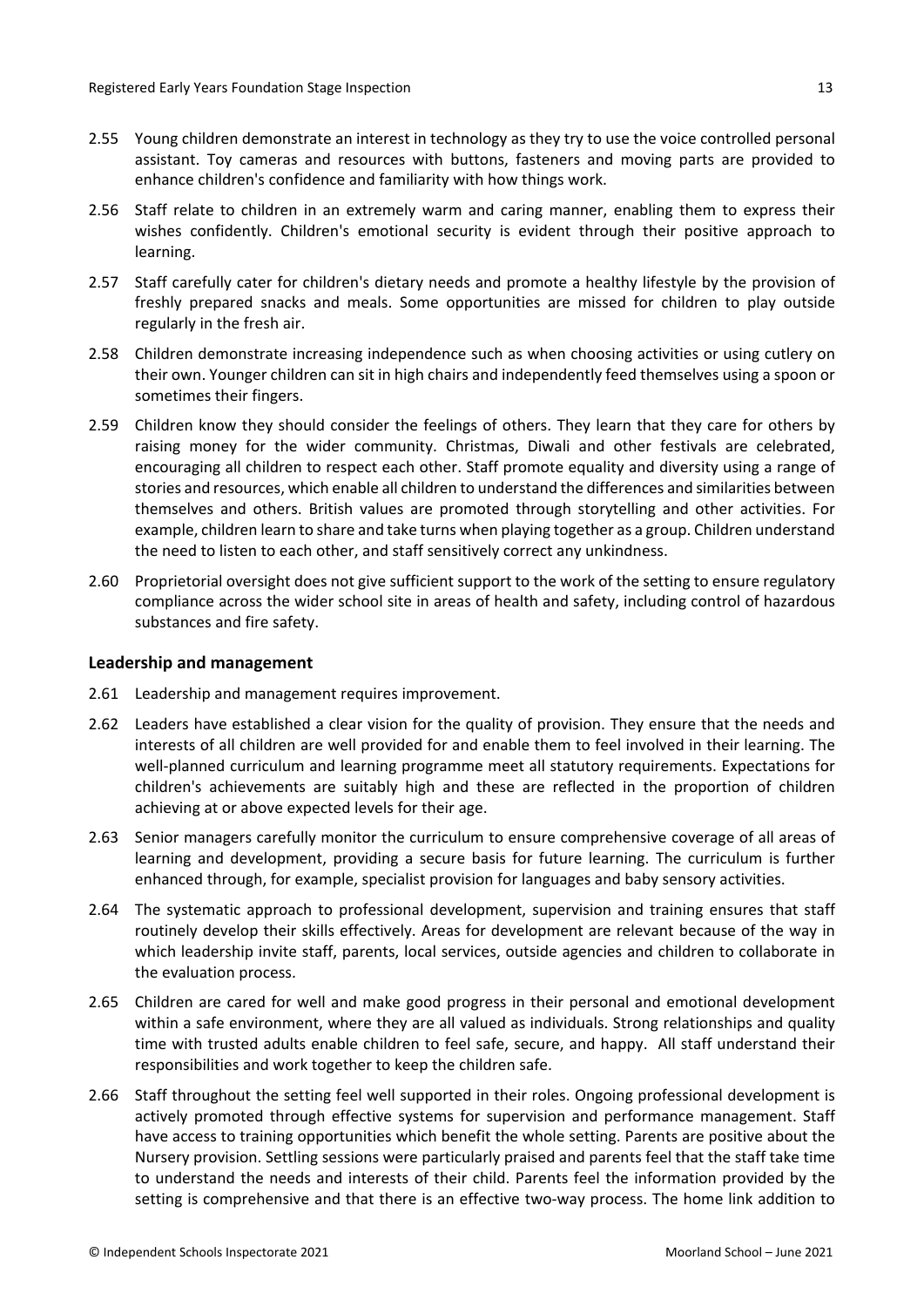planning is a successful way of extending children's learning. Some parents commented that they would like to see more regular updates on the online learning platform.

2.67 Arrangements to safeguard children in the setting meet all the statutory requirements. All staff undertake safeguarding training, including the prevention of radicalisation and extremism. Staff recruitment checks are carried out and recorded appropriately, and induction procedures are thorough. Comprehensive policies enable staff to follow appropriate procedures for keeping children safe. Appropriate handover routines, along with rigorous daily risk assessments, ensure that the children are effectively safeguarded. Staff have received the required paediatric first aid training, and all accidents and administration of medicines are diligently recorded. Management of day-to-day safety is effective, but proprietorial oversight does not give sufficient support to the work of the setting to ensure regulatory compliance across the school site in areas of health and safety, including control of hazardous substances and fire safety.

#### <span id="page-13-0"></span>**Compliance with statutory requirements**

**2.68 In order to meet the requirements of the Childcare Act 2006 fully, those responsible for the registered provision must take the following action.**

#### <span id="page-13-1"></span>**Action points for EYFS**

**The school must ensure it has appropriate oversight to ensure that health and safety procedures are robust throughout the entire school site [EYFS 3.54].**

**The school must ensure that it complies fully with the Regulatory Reform (Fire Safety) Order 2005 with regard to planning, implementing and recording fire safety measures [EYFS 3.55].**

### <span id="page-13-2"></span>**Recommendations for further improvement**

The school is advised to make the following improvements to its provision for children in the early years.

- Use the outdoor area more effectively to provide opportunities and resources for the youngest children to explore and develop their independence;
- Provide opportunities for staff to develop their planning for improving children's problem-solving skills and challenging their thinking.